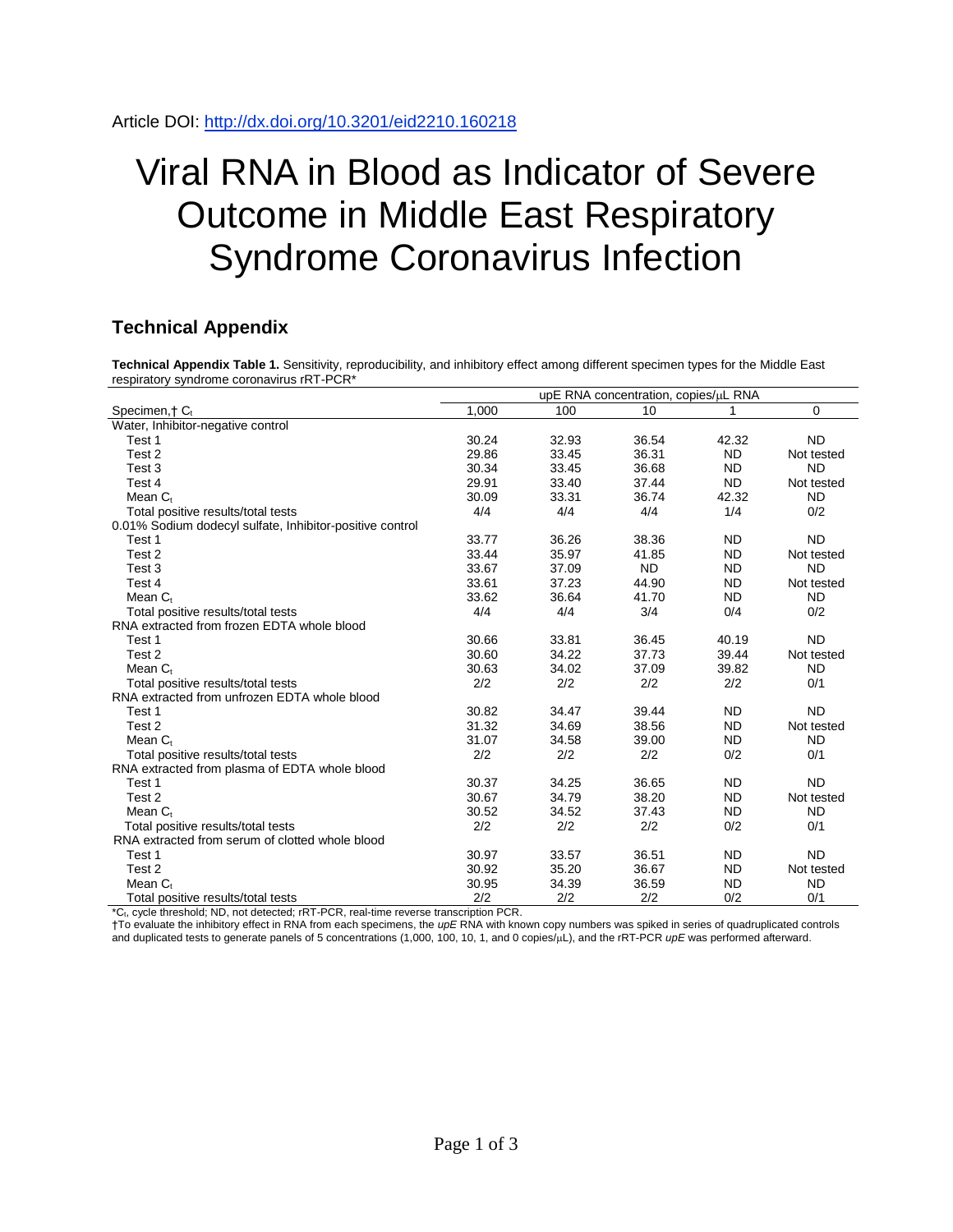**Technical Appendix Table 2.** Viral RNA analyses of Middle East respiratory syndrome coronavirus–infected patients: demographic and clinical features, and disease outcomes, South Korea, 2015\*

| <b>COMMODIAL CONSTRUCTS COMMODIAL CONSTRUCTS</b> COMMON CONTROL COMMON CONTROLS COMMONS THROUGH PULS RESERVED ON OTHER HOUGH COMMONS, UNDER SOLUTION, COMMONS, COMMONS, COMMONS, COMMONS, COMMONS, COMMONS, COMMONS, COMMONS, COMMO<br>rRT-PCR |                        |                               | No. days             |                    |                     |          | Days from initial diagnosis to |                  | Respiratory specimen                      |                   |       |                                          |                 |              |                 |
|------------------------------------------------------------------------------------------------------------------------------------------------------------------------------------------------------------------------------------------------|------------------------|-------------------------------|----------------------|--------------------|---------------------|----------|--------------------------------|------------------|-------------------------------------------|-------------------|-------|------------------------------------------|-----------------|--------------|-----------------|
|                                                                                                                                                                                                                                                | Using EDTA whole blood |                               | Using serum          |                    | Virus detection in  |          |                                |                  | exposed to virus, Days from symptom onset | specimen sampling |       | $Ct$ from rRT-PCR using initial specimen |                 |              |                 |
| Case                                                                                                                                                                                                                                           |                        |                               |                      |                    | blood. EDTA whole   |          | Patient                        | based on contact | to initial diagnosis using                | EDTA whole        |       |                                          |                 | Specimen     | Hospitalized,   |
| identifier                                                                                                                                                                                                                                     | up $E^+(C)$            | $N\ddagger$ (C <sub>t</sub> ) | upE(G <sub>t</sub> ) | N(G <sub>t</sub> ) | blood, and/or serum | Outcome  | sex/age, y                     | history          | respiratory specimen                      | blood             | Serum | upE                                      | ORF1a           | subtype      |                 |
| 01                                                                                                                                                                                                                                             | Positive (35.34)       | Positive (36.37)              | Positive (37.32)     | Positive (34.62)   | Positive            | Died     | M/71                           |                  |                                           |                   |       | 23.45                                    | 24.30           | Sputum       |                 |
| 02                                                                                                                                                                                                                                             | Positive (37.81)       | Positive (36.35)              | Positive (37.63)     | Positive (34.74)   | Positive            | Died     | M/56                           |                  |                                           |                   |       | 28.56                                    | 31.00           | Sputum       |                 |
| 03                                                                                                                                                                                                                                             | Positive (37.38)       | Positive (35.81)              | Positive (36.38)     | Positive (33.78)   | Positive            | Died     | M/86                           |                  |                                           |                   |       | 33.19                                    | 30.83           | Sputum       |                 |
| 04                                                                                                                                                                                                                                             | Positive (38.07)       | Positive (36.70)              | Not detected         | Positive (35.76)   | Positive            | Died     | F/70                           |                  |                                           |                   |       | 19.70                                    | 21.00           | Sputum       |                 |
| 05                                                                                                                                                                                                                                             | Positive (37.46)       | Positive (36.40)              | Positive (36.43)     | Positive (34.00)   | Positive            | Survived | M/68                           | 20               |                                           |                   |       | 29.35                                    | 31.45           | Endotracheal | 129             |
|                                                                                                                                                                                                                                                |                        |                               |                      |                    |                     |          |                                |                  |                                           |                   |       |                                          |                 | aspirate     |                 |
| 06                                                                                                                                                                                                                                             | Positive (37.63)       | Positive (35.62)              | Positive (34.24)     | Positive (32.93)   | Positive            | Survived | M/71                           |                  |                                           |                   |       | 23.34                                    | 23.01           | Sputum       | 43              |
| 07                                                                                                                                                                                                                                             | Not detected           | Not detected                  | Positive (38.14)     | Positive (38.84)   | Positive            | Survived | F/75                           |                  |                                           |                   |       | Positive, value not                      | Positive, value | Sputum       | 21              |
|                                                                                                                                                                                                                                                |                        |                               |                      |                    |                     |          |                                |                  |                                           |                   |       | reported                                 | not reported    |              |                 |
| 08                                                                                                                                                                                                                                             | Not detected           | Positive (38.04)              | Not detected         | Not detected       | Not detected        | Survived | M/79                           |                  |                                           |                   |       | 24.44                                    | 25.89           | Sputum       | 138             |
| 09                                                                                                                                                                                                                                             | Not detected           | Not detected                  | Not detected         | Not detected       | Not detected        | Died     | M/76                           |                  |                                           |                   |       | 28.10                                    | 28.65           | Sputum       | 16              |
| 10                                                                                                                                                                                                                                             | Not detected           | Not detected                  | Not detected         | Not detected       | Not detected        | Survived | F/63                           |                  |                                           |                   |       | 26.23                                    | 26.63           | Sputum       |                 |
|                                                                                                                                                                                                                                                | Not detected           | Not detected                  | Not detected         | Not detected       | Not detected        | Survived | F/46                           |                  |                                           |                   |       | 29.30                                    | 30.45           | Sputum       | 23              |
| 12                                                                                                                                                                                                                                             | Not detected           | Not detected                  | Not detected         | Not detected       | Not detected        | Survived | F/39                           |                  |                                           |                   |       | 24.88                                    | 25.44           | Sputum       |                 |
|                                                                                                                                                                                                                                                | Not detected           | Not detected                  | Not detected         | Not detected       | Not detected        | Survived | F/23                           |                  |                                           |                   |       | 28.40                                    | 28.04           | Sputum       |                 |
|                                                                                                                                                                                                                                                | Not detected           | Not detected                  | Not detected         | Not detected       | Not detected        | Survived | F/64                           |                  |                                           |                   |       | 30.60                                    | 29.70           | Sputum       | 12 <sup>2</sup> |
| 15                                                                                                                                                                                                                                             | Not detected           | Not detected                  | Not detected         | Not detected       | Not detected        | Survived | M/86                           |                  |                                           |                   |       | 20.14                                    | 22.20           | Sputum       | 20              |
| 16.                                                                                                                                                                                                                                            | Not detected           | Not detected                  | Not detected         | Not detected       | Not detected        | Survived | F/83                           |                  |                                           |                   |       | 33.22                                    | 34.21           | Sputum       |                 |
|                                                                                                                                                                                                                                                | Not detected           | Not detected                  | Not detected         | Not detected       | Not detected        | Survived | F/52                           |                  |                                           |                   |       | 28.40                                    | 28.85           | Sputum       | 50              |
|                                                                                                                                                                                                                                                | Not detected           | Not detected                  | Not detected         | Not detected       | Not detected        | Survived | M/50                           |                  |                                           |                   |       | 32.15                                    | 32.58           | Sputum       | 24              |
| 19                                                                                                                                                                                                                                             | Not detected           | Not detected                  | Not detected         | Not detected       | Not detected        | Survived | F/24                           |                  |                                           |                   |       | 33.46                                    | 33.12           | Sputum       |                 |
| 20                                                                                                                                                                                                                                             | Not detected           | Not detected                  | Not detected         | Not detected       | Not detected        | Survived | F/24                           |                  | Asymptomatic                              |                   |       | 32.79                                    | 32.51           | Sputum       |                 |
|                                                                                                                                                                                                                                                | Not detected           | Not detected                  | Not detected         | Not detected       | Not detected        | Survived | F/24                           |                  | Asymptomatic                              |                   |       | 32.59                                    | 32.26           | Sputum       |                 |

\*Ct, cycle threshold; rRT-PCR, real-time reverse transcription PCR.

†rRT-PCR *upE* was originally developed in reference *12*.

‡rRT-PCR *N2* was originally developed in Reference *13*.